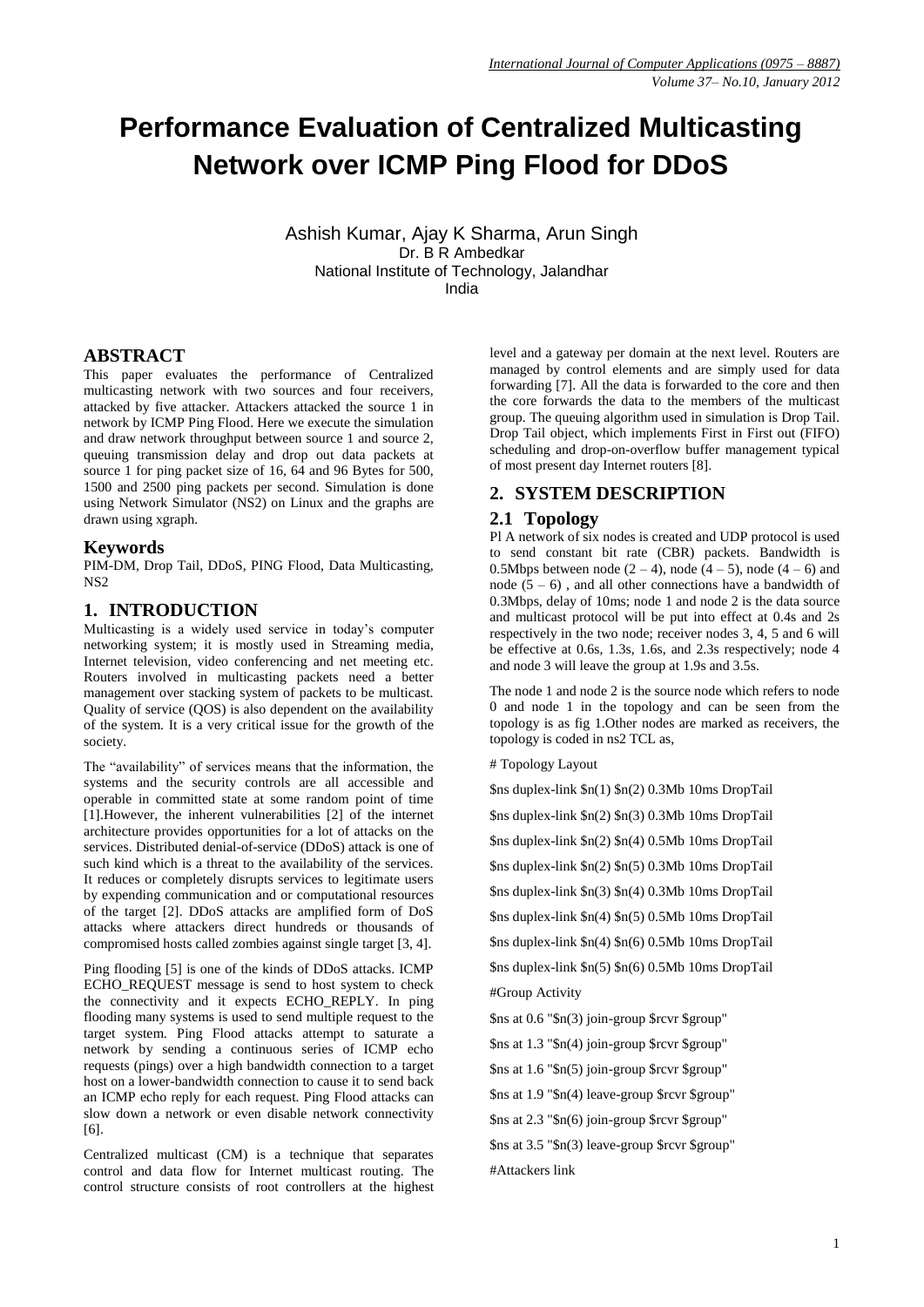\$ns duplex-link \$n(4) \$n(7) 0.5Mb 10ms DropTail \$ns duplex-link \$n(7) \$n(12) 0.5Mb 10ms DropTail \$ns duplex-link \$n(7) \$n(8) 0.5Mb 10ms DropTail \$ns duplex-link \$n(7) \$n(9) 0.5Mb 10ms DropTail \$ns duplex-link \$n(7) \$n(10) 0.5Mb 10ms DropTail \$ns duplex-link \$n(7) \$n(11) 0.5Mb 10ms DropTai



#### **Figure 1 Network Topology Design**

### **2.2 Multicasting [9]**

The basic principle of multicast routing is that routers must interact with each other to exchange information about neighbouring routers. In order to distribute the multicast data, the designated routers need to establish distribution trees and connect all of the members of a multicast group. The distribution trees specify the forwarding path from the source to each of the members of the multicast group. There are a number of different distribution trees, but the two most basic types are source specific trees and shared or centre specific trees.

Source specific trees find the shortest path from the source to the receivers. Source specific trees build multiple delivery trees, which emanate from the sub networks that are directly connected to the source.

Shared or centre specific trees use distribution centres and build a single tree that is shared by all members of a group. In the shared tree approach, multicast traffic is sent and received over the same path regardless of the sources of the data.

### *2.2.1 Multicast routing protocols*

Multicast routing protocols facilitate the exchange of information between routers and are responsible for constructing distribution trees and forwarding multicast packets. There are a number of different routing protocols, but they generally follow one of two basic approaches— dense mode or sparse mode.

#### *2.2.2 Dense mode protocols*

Dense mode protocols are based on the assumption that there are a number of multicast group members densely distributed across a network. Because of this, these protocols periodically

flood the network with multicast traffic to establish and maintain the distribution tree. Dense mode protocols are best suited to environments where there are a number of hosts that want to or must receive the multicast data and the bandwidth to cope with the flooding of the network.

### *2.2.3 Sparse mode protocols*

The sparse mode protocols are based on the assumption that group members wanting to receive multicast data are sparsely distributed across a network and that bandwidth is not necessarily widely available. Because the group members are spread sparsely throughout the network, flooding would waste bandwidth and could cause performance problems. Sparse mode protocols therefore are more selective about how they distribute multicast data. They start with empty distribution trees and only add branches when they receive join requests. Core Based Trees and Protocol Independent Multicast Sparse Mode (PIM-SM) are two of the more common sparse mode protocols.

### **2.3 Centralized Multicast**

Centralized Multicast is a multicast routing protocol. It uses Rendezvous Point (RP) to control the multicasting centrally. It uses prune messages to prevent future messages from propagating to routers without group membership information, which is actually not simulated in ns2.

A Rendezvous Point rooted shared tree is built for a multicast group. A centralized multicast computation agent is used to compute the forwarding trees and set up multicast forwarding state. Data packets from senders to a group are unicast to the RP even if there is no receiver [8]. The method to start centralized multicast routing in simulation as done in NS2 TCL is,

#Selecting Multicast protocol set mproto CtrMcast

#Allocate Group Address set group [Node allocaddr]

#All Nodes will contain multicast protocol agents set mrthandle [\$ns mrtproto \$mproto]

#set the RPs \$mrthandle set\_c\_rp \$n(2)

Node 2 is used a RP in the simulation environment.

The prune messages are used to notify the sender to prune of the node from sending the data. It has a life time set with it. Once the lifetime expires, multicast datagram will be forwarded again to the previously removed/pruned branches.

Graft messages are used when a new member for a group appears in a pruned area. The router sends a graft message toward the source for the group to turn the pruned branch back into a forwarding branch for multicast messages.

### **2.4 Queuing Method**

Drop Tail is a Passive Queue Management (PQM) algorithm which only sets a maximum length for each queue at router [10]. Routers decide when to drop packets. It uses first in first out algorithm. In Drop Tail, the traffic is not differentiated. Each packet is has the same priority. When the queue buffer is filled to its maximum capacity, the packets arrived afterward are dropped till the queue is full. That is, Drop Tail will keep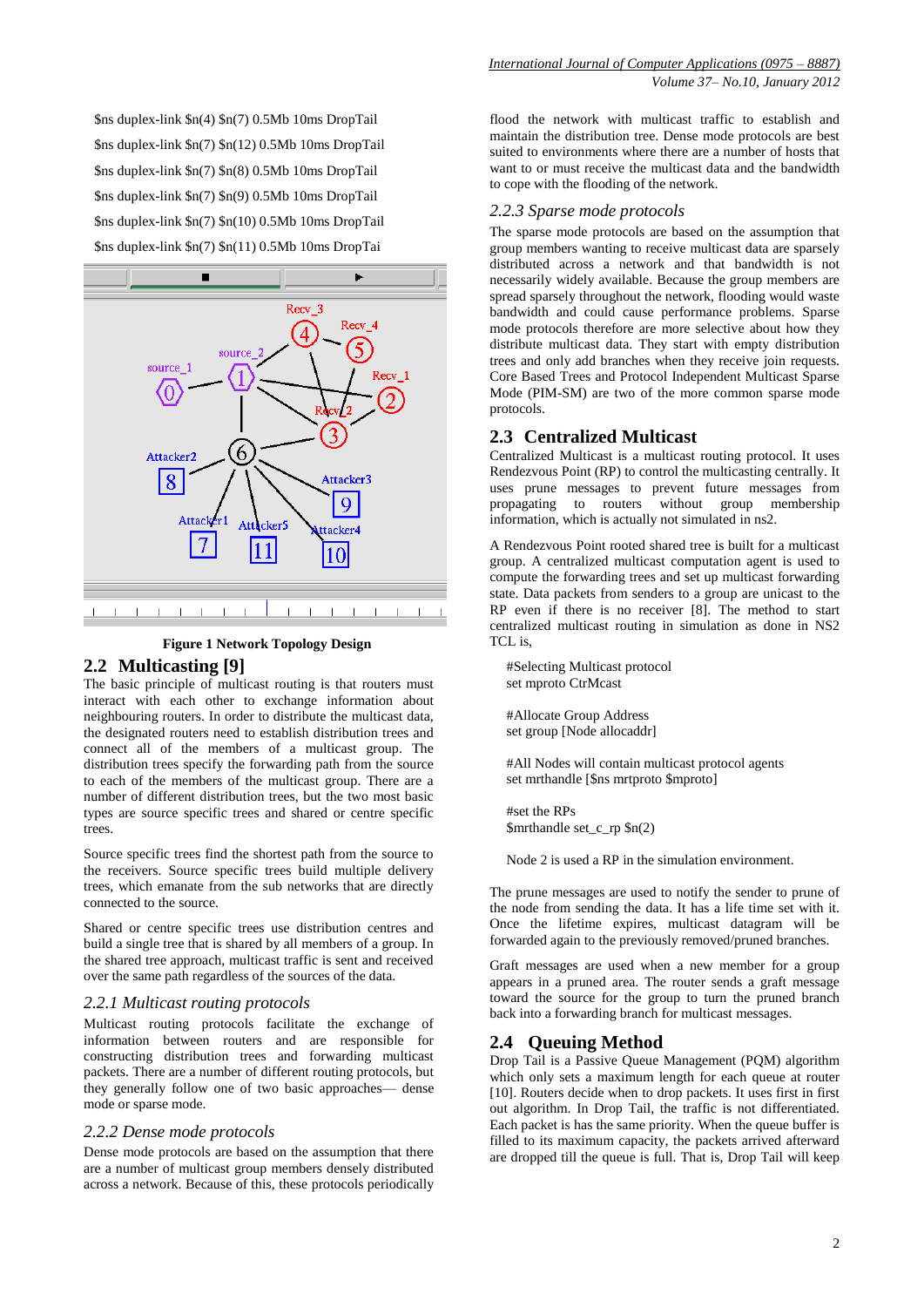discarding/dropping the packet until the queue has enough room for new packets.

# **2.5 DDoS Attack**

Distributed denial of service (DDoS) [11] is a major threat to the availability of Internet services. The goal of a DDoS attack is to completely tie up the resources of a server, which prevents legitimate users from accessing the service [12] or providing legitimate service.

There are several types of attacks are there in DDoS, some of these [13]

*1) SYN Attack:* 

A SYN flood attack occurs when a network becomes so overwhelmed by SYN packets initiating incomplete able connection request that it can no longer process legitimate connection requests, resulting in a denial of service (DoS).

*2) ICMP Flood:* 

An ICMP flood occurs when ICMP pings overload a system with so many echo requests that the system expends all its resources responding until it can no longer process valid network traffic. These packets request reply from the victim and this has as a result the saturation of the bandwidth of the victim's network connection [14, 15]. When enabling the ICMP flood protection feature, administrators can set a threshold that once exceeded invokes the ICMP flood attack protection feature.



**Figure 2 Ping Request flow**

### *3) UDP Flood:*

Similar to the ICMP flood, UDP flooding occurs when UDP packets are sent with the purpose of slowing down the system to the point that it can no longer handle valid connections. After enabling the UDP flood protection feature, administrators can set a threshold that once exceeded invokes the UDP flood attack protection feature. (The default threshold value is 1000 packets per second.)



**Figure 3 DDoS Attack**

Figure 2 show the ping request flow in the network. ICMP echo request is sent by host a and ICMP echo reply is send by host b. Figure 3 depicts an attack situation where multiple systems are compromised to send attack traffic to a target host. In our work ICMP ping packets are used as attack traffic.

**2.6 Attack Scenario for evaluation Purpose**

We have used three different sizes of packet and different intensity i.e. rate of sending ping packets. The table 1 shows the varying packet size with number of ping packets.

**Table 1 Intensity and size of ping packets**

| Scenario 1     | Scenario 2    | Scenario 3    |  |
|----------------|---------------|---------------|--|
| 500 pkt/sec    | 1500 pkt/sec  | 2500 pkt/sec  |  |
| Pkt. Size: 16  | Pkt. Size: 16 | Pkt. Size: 16 |  |
| bytes          | bytes         | bytes         |  |
| 500 pkt/sec    | 1500 pkt/sec  | 2500 pkt/sec  |  |
| Pkt. Size: 64  | Pkt. Size: 64 | Pkt. Size: 64 |  |
| bytes          | bytes         | bytes         |  |
| $2500$ pkt/sec | 2500 pkt/sec  | 2500 pkt/sec  |  |
| Pkt. Size: 96  | Pkt. Size: 96 | Pkt. Size: 96 |  |
| bytes          | bytes         | bytes         |  |

# **3. SIMULATION RESULT**

# **3.1 Without Attack Traffic**

Figure 4 shows the throughput graph of data packets when there is no attack on the network. The throughput gained is 0.3Mb/s which is the allocated rate of source 1.



Figure 5 shows the queuing transmission delay graph of packets sent by source 1 and received at node2 i.e. source 2.The maximum delay is 0.316s and average delay is 0.17156s.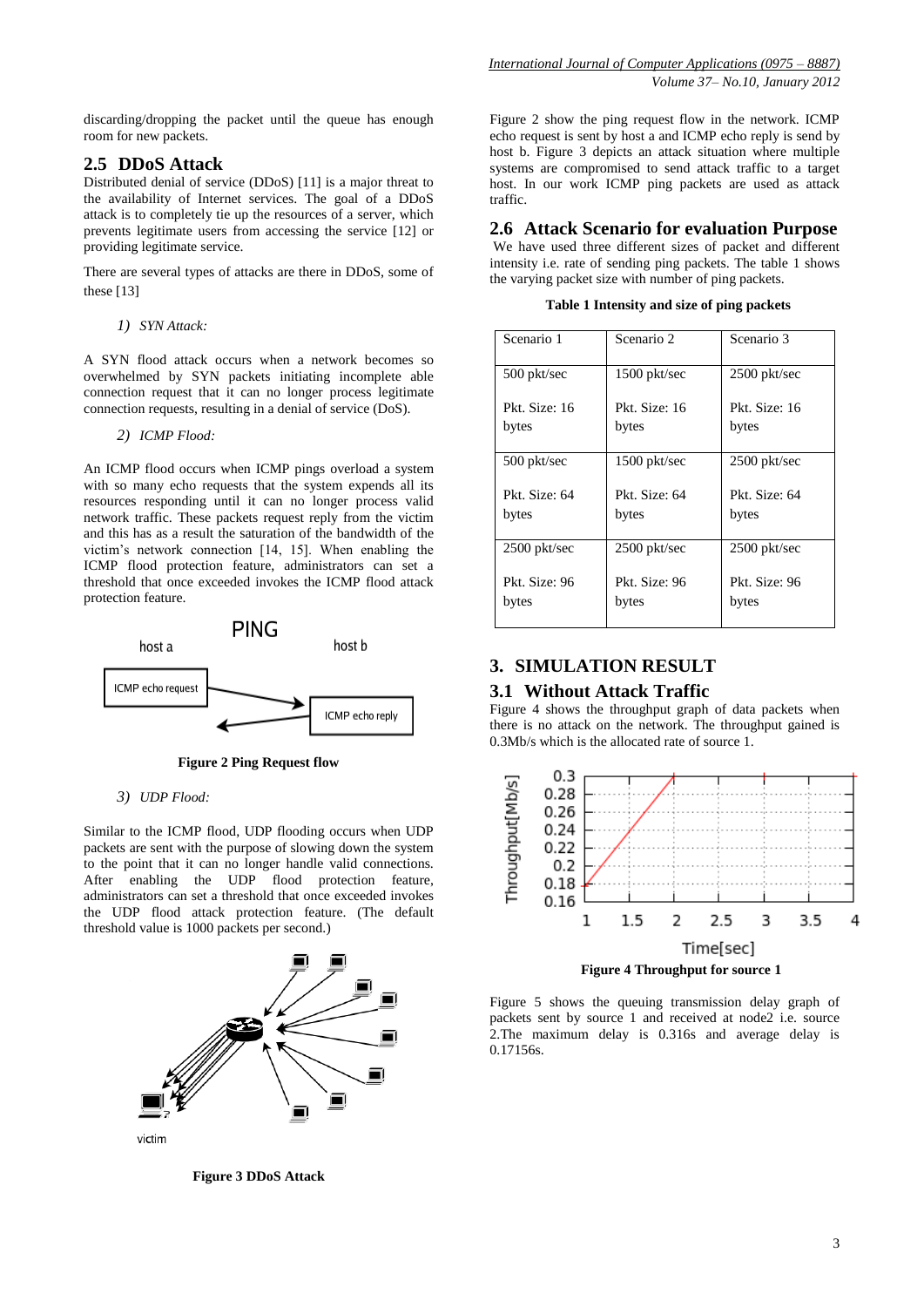

In case of no attack traffic there is no packet drop at source 1since the complete bandwidth is used to send the legitimate data.

## **3.2 With attack traffic**

# *1) Throughput*

During a DDoS attack, attacking traffic fills the bottleneck link to drop most of the legitimate packets. In this explanation, we concentrate on the attack period which is started at 0.6s and stoped at 3.9s.

Figure 6 shows the throughput at source 1 for data packets of size 16 byte, when source 1 is attacked by 500, 1500 and 2500 ping packets. The graph shows increase in throughput with decrease in number of attack packets at source 1. Maximum throughput achieved is 0.25576Mb/s for attack intensity of 500pkts/sec, whereas throughput is 0.19136Mb/s and 0.11224Mb/s for intensity of 1500pkts/sec and 2500pkts/sec, respectively. Simulation shows large throughput for less number of attack packets, as time passes this throughput becomes almost constant for 500 and 1500 number of attack packets but decreases drastically for 2500 number of attack packets which is 0.00368Mb/s.



**Figure 6 Throughput between source 1 and source2 at 16 bytes packet**

Figure 7 shows the throughput at source 1 for data packets of size 64 byte, when source 1 is attacked by 500, 1500 and 2500 ping packets. The graph shows increase in throughput with decrease in number of attack packets at source 1. Throughput at attack intensity 1500pkts/sec and 2500pkts/sec is same throughout the simulation. Maximum throughput of 0.1564Mb/s is achieved with attack intensity of 500pkts/sec, whereas achieved throughput of 0.12328Mb/s with attack intensity of 1500pkts/sec and 2500pkts/sec. Simulation shows large throughput for less number of attack packets, as time passes this throughput decreases to 0.10304Mb/s for 1500 and 2500 number of attack packets.



**Figure 7 Throughput between source 1 and source2 at 64bytes packet**

Figure 8 shows the throughput at source 1 for data packets of size 96 byte, when source 1 is attacked by 500, 1500 and 2500 ping packets. Throughput at all attack intensity is same throughout the simulation. Maximum throughput achieved is 0.13984Mb/s with the all attack intensity whereas minimum is 0.11408Mb/s.



**Figure 8 Throughput between source 1 and source2 at 96 bytes packet**

### *2) Queuing Transmission Delay*

Figure 9 shows queuing transmission delay of data packet transmission between source 1 and source 2 for 500, 1500 and 2500 number of attack packets at source 1. With different number of successfully forwarded packets average queuing<br>transmission delay at attack intensity 500pkts/sec, transmission delay at attack intensity 1500pkts/sec and 2500pkts/sec is 0.101435, 0.0585219 and 0.0407063 seconds respectively. This delay of transmission is always large for small number of attack packets. The delay of transmission decreases with increase in number of attack packets.



**Figure 9 Queuing transmission delay between source 1 and source2 at 16 bytes attack packets**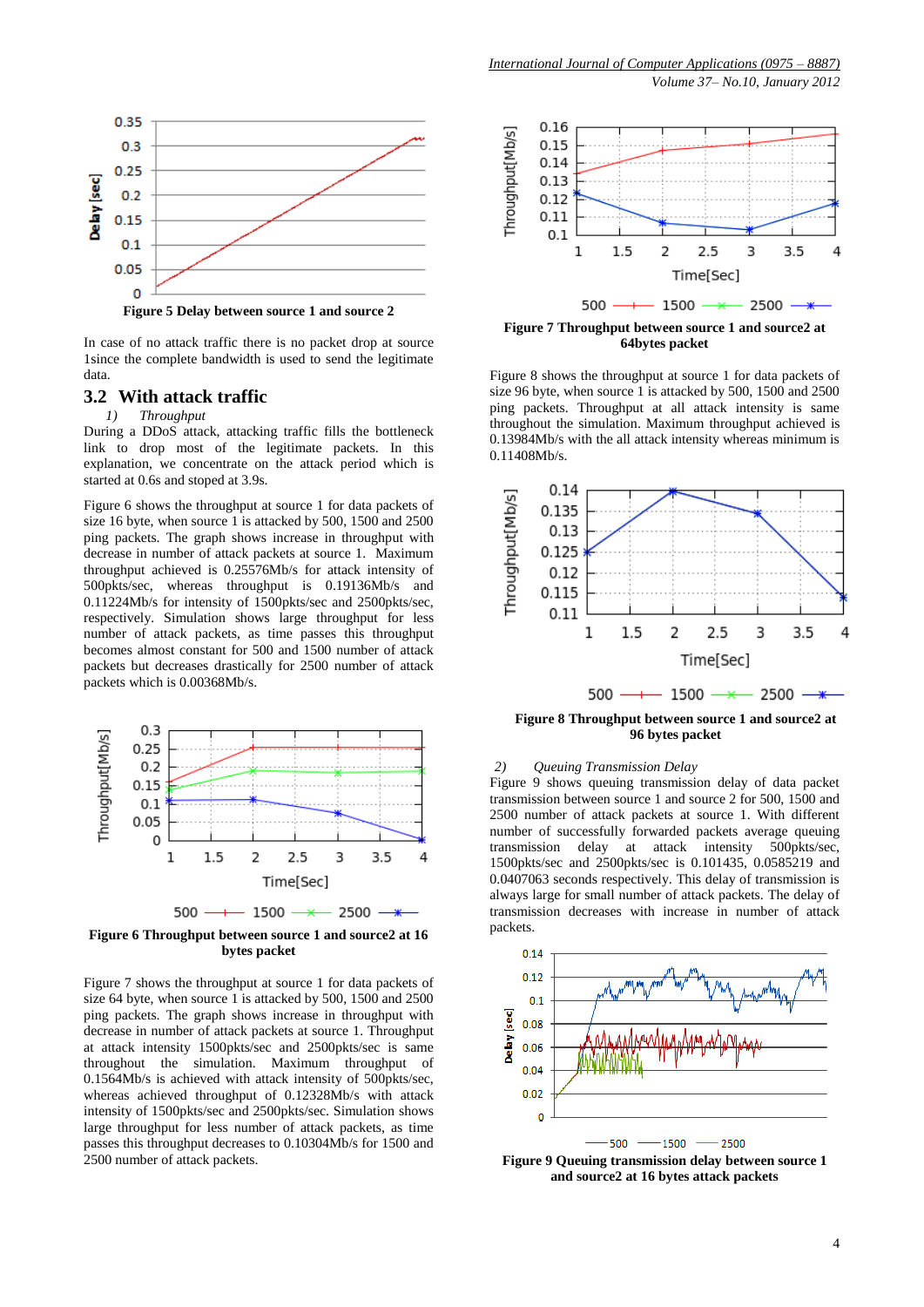Figure 10 shows queuing transmission delay of data packet transmission between source 1 and source 2 for 500 1500 and 2500 number of data packet attack at source 1. With different number of successfully forwarded packets average queuing transmission delay at attack intensity 500pkts/sec, 1500pkts/sec and 2500pkts/sec is 0.127702, 0.108601 and 0.108601 seconds respectively. The delay in transmission for attack intensity 1500 and 2500 packets per second is same as we can see from the graph below. This delay of transmission is always large for small number of attack packets.



**Figure 10 Queuing transmission delay between source 1 and source2 at 64 bytes attack packets**

Figure 11 shows queuing transmission delay of data packet transmission between source 1 and source 2 for 500 1500 and 2500 number of data packet attack at source 1. With same number of successfully forwarded packets average queuing transmission delay at attack intensity 500pkts/sec, 1500pkts/sec and 2500pkts/sec is 0.15441 seconds.



**Figure 11 Queuing transmission delay between source 1 and source2 at 96bytes attack packet**

#### *3) Drop Of Data Packets*

Figure 12 shows the number of drop out packets at source 1. In the entire three situations the number of generated packets is 642. The table 2 shows the number of packets dropped at source 1 in the entire situation.

**Table 2 Number of drop out packets at source 1**

| <b>Table 2 Number of drop out packets at source 1</b> |     |      |      |
|-------------------------------------------------------|-----|------|------|
| Packet size(bytes)                                    |     |      |      |
| /Intensity(pkts/sec)                                  | 500 | 1500 | 2500 |
| 16                                                    | 123 | 249  | 473  |
| 64                                                    | 305 | 391  | 391  |
| 96                                                    | 351 | 351  | 351  |



**Figure 12 Drop of packets at source 1**

## **4. CONCLUSIONS**

The results depicts that we got maximum throughput of 0.25576 Mb/s with data packet of size 16 Bytes with attacking intensity of 500 ping packets per second. This throughput decreases with increase in attack packet size and attacking intensity.

The maximum transmission delay of 0.15441 seconds is calculated for attack packet size of 96 Bytes with all attacking intensity. This delay will decrease with decrease in data packet size and increase in attacking intensity.

Drop out data packets are maximum for 16 Bytes at attacking intensity of 2500 ping packets per second. This drop of data packets increases with increase in attack packet size and becomes constant for all attack intensity for 96 bytes attack packets.

### **5. REFERENCES**

- [1] Monika Sachdeva, Krishan Kumar, Gurvinder Singh, Kuldip Singh, "Performance Analysis of Web Service under DDoS Attacks", 2009 IEEE International Advance Computing Conference (IACC 2009) Patiala, India, 6-7 March 2009.
- [2] J. Mirkovic, D-WARD: Source-End Defense Against Distributed Denial-of-service Attacks, Ph.D. Thesis, University of California, Los Angeles, 2003.
- [3] J. Mirkovic and P. Reiher, "A Taxonomy of DDoS Attack and DDoS Defense Mechanisms," ACM SIGCOMM Computer Communications Review, Volume 34, Issue 2, pp. 39-53, April, 2004.
- [4] R.K.C. Chang, "Defending against Flooding-Based Distributed Denial-of-Service Attacks: A Tutorial," IEEE Communication Magazine, pp. 42-51, 2002.
- [5] Ping Flooding, can be found at: http://tomicki.net/ping.flooding.php
- [6] Ping Flood (ICMP Echo) Detection, Can be found at: http://www.daxnetworks.com/Technology/TechDost/TD-101304-

Ping%20Flood(ICMP%20Echo)%20Detection.pdf

- [7] S.Keshav and S.Paul, "Centralized Multicast", IEEE Network Protocols, 1999. (ICNP '99) Proceedings, 31 Oct.-3 Nov. 1999.
- [8] The ns Manual (formerly ns Notes and Documentation), The VINT Project A Collaboration between researchers at UC Berkeley, LBL, USC/ISI, and Xerox PARC. Kevin Fall hkfall@ee.lbl.govi, Editor Kannan Varadhan